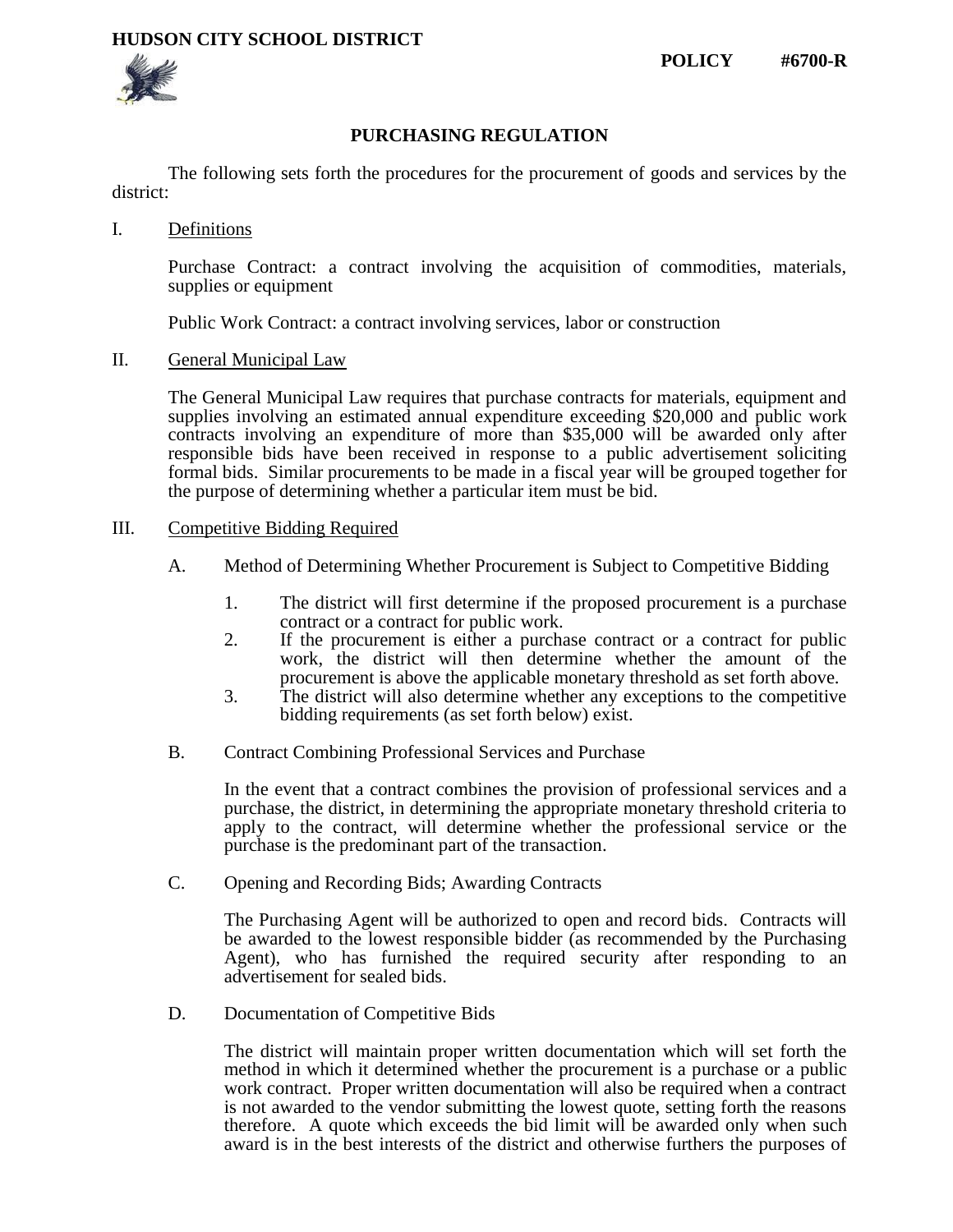section 104-b of the General Municipal Law. The district will provide justification and documentation of any such contract awarded.

E. Purchase of Instructional Materials

In accordance with Education Law the district shall give a preference in the purchase of instructional materials to vendors who agree to provide materials in alternative formats (i.e., any medium or format for the presentation of instructional materials, other than a traditional print textbook, that is needed as an accommodation for a disabled student enrolled in the district, including but not limited to Braille, large print, open and closed captioned, audio or an electronic file in an approved format.)

The district will establish and follow a plan to ensure that every student with a disability who needs his or her instructional materials in an alternative format will receive those materials at the same time that they are available to non-disabled students.

F. Leases of Personal Property

In addition to the above-mentioned competitive bidding requirements, section 1725 of the Education Law requires that the district will be subject to competitive bidding requirements for purchase contracts when it enters into a lease of personal property.

Documentation: The district will maintain written documentation such as quotes, cost-benefit analysis of leasing versus purchasing, etc.

Any legal issues regarding the applicability of competitive bidding requirements will be presented to the school attorney for review.

#### IV. Exceptions to Competitive Bidding Requirements

The district will not be subject to competitive bidding requirements when the Board of Education, in its discretion, determines that one of the following situations exists:

- 1. emergency situations where:
	- a. the situation arises out of an accident or unforeseen occurrence or condition;
	- b. a district building, property, or the life, health, or safety of an individual on district property is affected; or
	- c. the situation requires immediate action which cannot await competitive bidding.

However, when the Board passes a resolution that an emergency situation exists, the district will make purchases at the lowest possible costs, seeking competition by informal solicitation of quotes or otherwise, to the extent practicable under the circumstances.

Documentation: The district will maintain records of verbal (or written) quotes;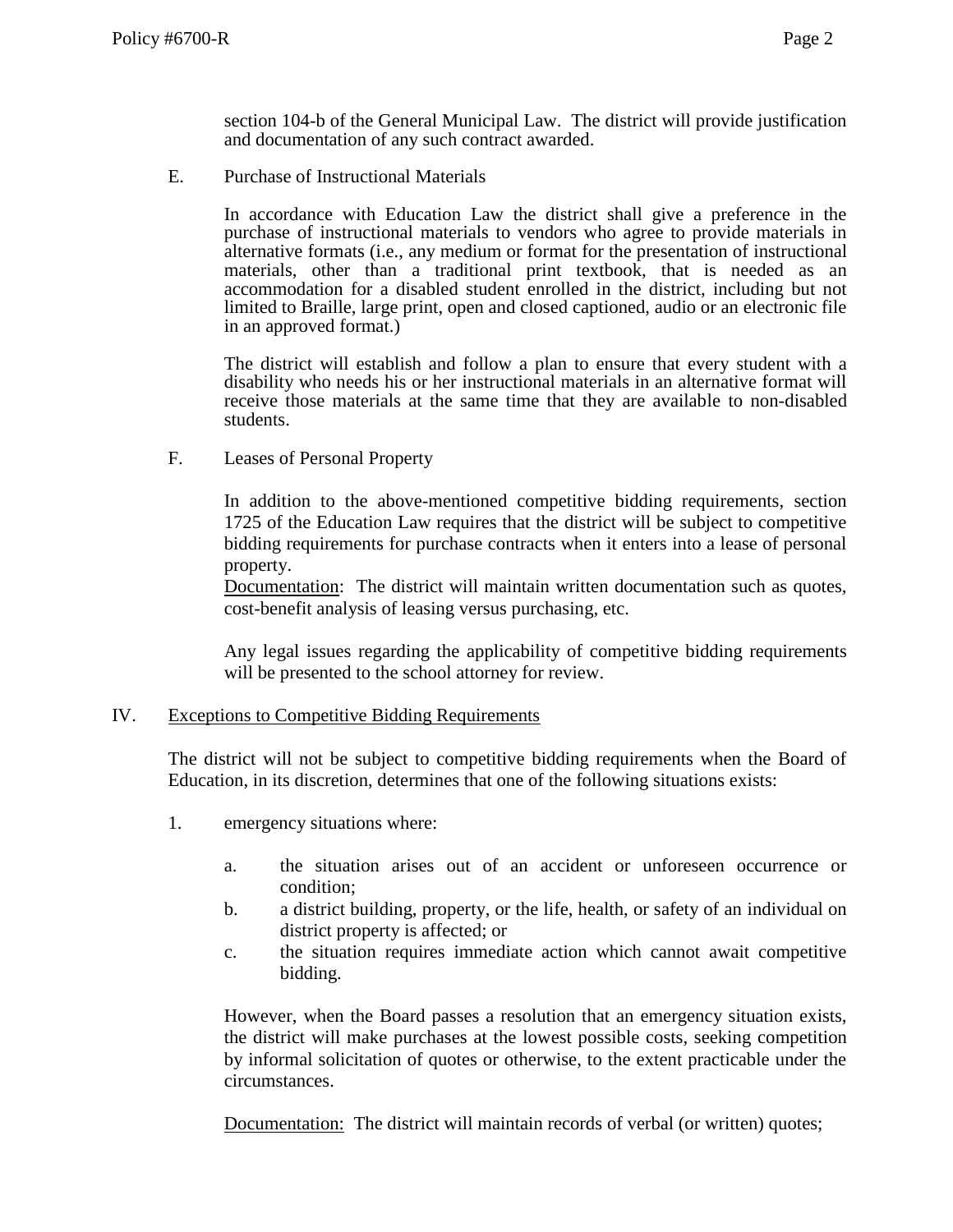2. when the district purchases surplus or second-hand supplies, materials or equipment from the federal or state governments or from any other political subdivision or public benefit corporation within the state.

Documentation: The district will maintain market price comparisons (verbal or written quotes) and the name of the government entity;

3. when the Board separately purchases eggs, livestock, fish and dairy products (other than milk), juice, grains and species of fresh fruits and vegetables directly from producers or growers. The amount expended in any fiscal year by the district may not exceed an amount equal to fifteen cents multiplied by the number of days in the school year multiplied by the total enrollment of the district.

Documentation: The district will maintain documentation consistent with sections 114.3 of the Regulations of the Commissioner of Education;

4. when the Board separately purchases milk directly from licensed milk processors employing less than forty  $(40)$  people. The amount expended in any fiscal year by the district may not exceed an amount equal to twenty-five cents multiplied by the number of days in the school year multiplied by the total enrollment of the district or exceed the current market price.

Documentation: The district will maintain documentation consistent with section 114.4 of the Regulations of the Commissioner of Education;

5. when the district purchases goods, supplies and services from municipal hospitals under joint contracts and arrangements entered into pursuant to section 2803-a of the Public Health Law.

Documentation: The district will maintain the legal authorization, Board authorization and market price comparisons; or

6. when there is only one possible source from which to procure goods or services required in the public interest.

Documentation: The district will maintain written documentation of the unique benefits of the item or service purchased as compared to other items or services available in the marketplace; that no other item or service provides substantially equivalent or similar benefits; and that, considering the benefits received, the cost of the item or service is reasonable, when compared to conventional methods. In addition, the documentation will provide that there is no possibility of competition for the procurement of the goods.

## V. Quotes When Competitive Bidding Not Required

Goods and services which are not required by law to be procured by the district through competitive bidding will be procured in a manner so as to ensure the prudent and economical use of public monies in the best interests of the taxpayers. Alternative proposals or quotations will be secured by requests for proposals, written or verbal quotations or any other appropriate method of procurement, as set forth below.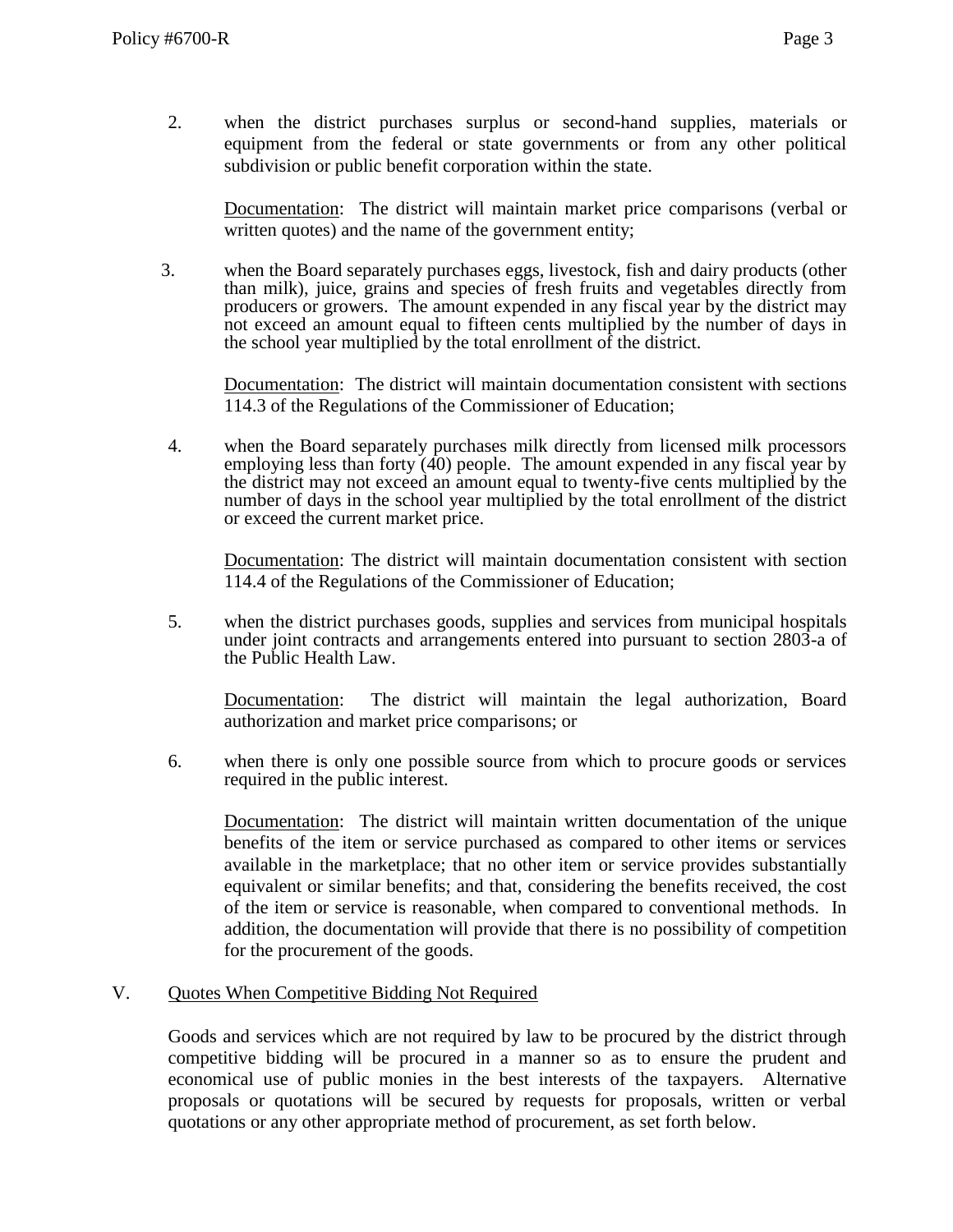## A. Methods of Documentation

- 1. Verbal Quotations: the telephone log or other record will set forth, at a minimum, the date, item or service desired, price quoted, name of vendor, name of vendor's representative;
- 2. Written Quotations: vendors will provide, at a minimum, the date, description of the item or details of service to be provided, price quoted, name of contact. For example, with regard to insurance, the district will maintain documentation that will include bid advertisements, specifications and the awarding resolution. Alternatively, written or verbal quotation forms will serve as documentation if formal bidding is not required. Requests for Proposals" (RFPs), documented in the same manner as described herein, may also be used;
- 3. Requests for Proposals: the district will contact a number of professionals (e.g., architects, engineers, accountants, lawyers, underwriters, fiscal consultants, etc.) and request that they submit written proposals. The RFPs may include negotiations on a fair and equal basis. The RFPs and evaluation of such proposals will consider price plus other factors such as:
	- a. the special knowledge or expertise of the professional or consultant service;
	- b. the quality of the service to be provided;
	- c. the staffing of the service; and
	- d. the suitability for the district's needs.

The district will first locate prospective qualified firms by :

- a. advertising in trade journals;
- b. checking listings of professionals; or
- c. making inquiries of other districts or other appropriate sources.

The district will then prepare a well-planned RFP which will contain critical details of the engagement, including the methods which it will use in selecting the service.

B. Purchases/Public Work: Methods of Competition to be Used for Non-Bid Procurements; Documentation to be Maintained

The district will require the following methods of competition be used and sources of documentation maintained when soliciting non-bid procurements in the most cost-effective manner possible:

- 1. Purchase Contracts up to \$20,000
	- a. Contracts from \$100 to \$1,000: Verbal quotes Documentation will include notations of verbal quotes.
	- b. Contracts in excess of \$1,000 to \$20,000: Written quotes
- 2. Public Work Contracts up to \$35,000
	- a. Contracts from \$1,000 to \$5,000: Verbal quotes Documentation will include notations of verbal quotes.
	- b. Contracts in excess of \$10,000 to \$35,000: Written quotes
- 3. Emergencies: Verbal quotes

Documentation will include notations of verbal quotes.

4. Insurance: Written quotes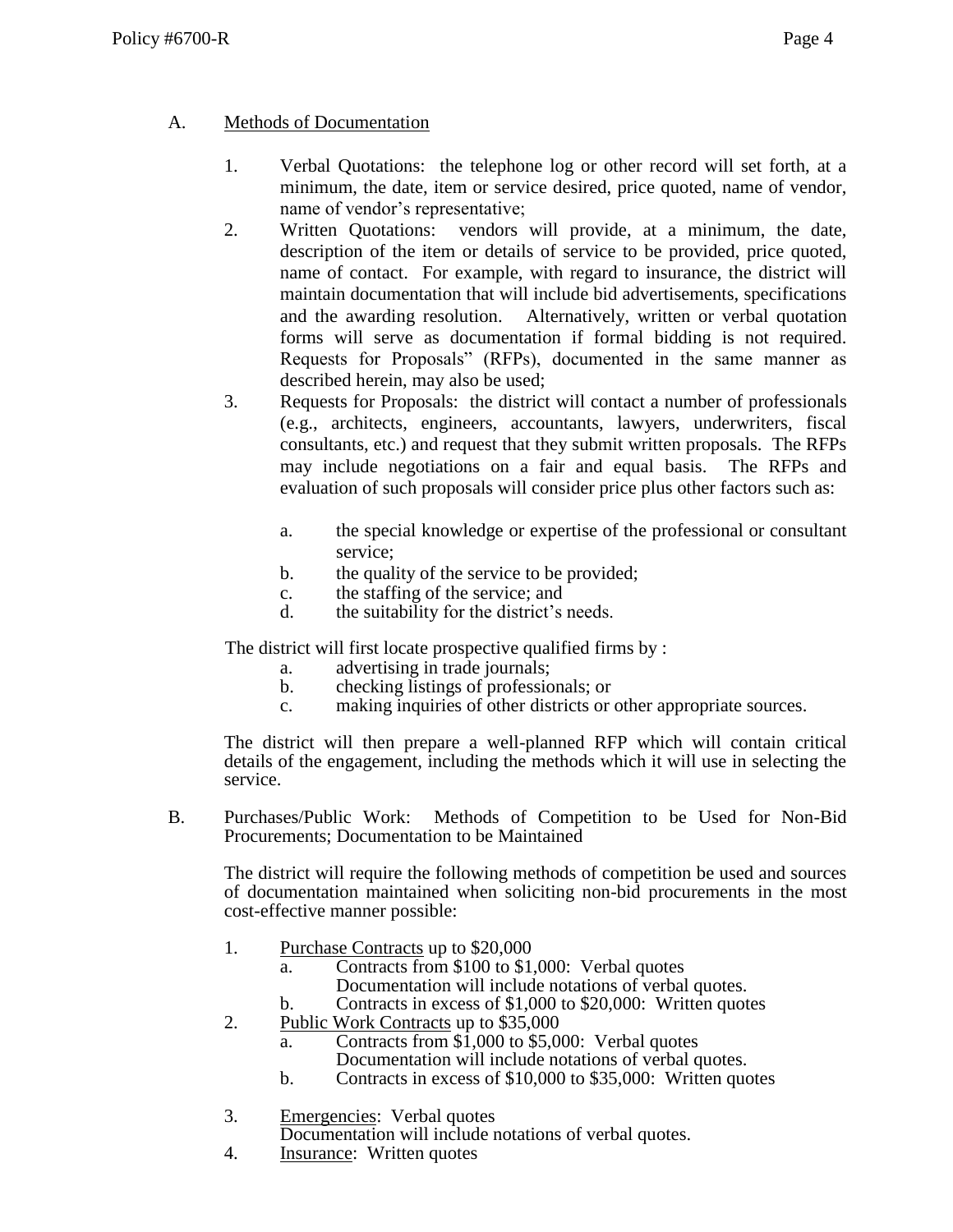Documentation will include bid advertisements, specifications and the awarding resolution. Alternatively, written or verbal quotation forms will serve as documentation if formal bidding is not required. Requests for Proposals" (RFPs), documented in the same manner as described herein, may also be used.

5. Professional Services: RFP

Documentation will include written proposals.

- 6. Leases of Personal Property: Written quotes Documentation will include written quotes, cost-benefit analysis of leasing versus purchasing, etc. The district will note that the contract is a true lease and not an installment purchase contract.
- 7. Second Hand Equipment from Other Governments: Written quotes Documentation will include market price comparisons (verbal or written quotes) and the name of the government.
- 8. Certain Food and Milk Purchases: Written quotes Documentation will be consistent with sections 114.3 and 114.4 of the Regulations of the Commissioner of Education.
- 9. Certain Municipal Hospital Purchases: RFP Documentation will include the legal authorization, Board authorization, and market price comparisons.
- 10. Sole Source: Written or verbal quotes Documentation will include, among other things, the unique benefits of the patented item as compared to other items available in the marketplace; that no other item provides substantially equivalent or similar benefits; and that considering the benefits received, the cost of the item is reasonable, when compared to conventional methods. Notations of verbal quotes will be maintained by the district. In addition, the district will document that there is no possibility of competition for the procurement of the goods.

# VI. Quotes Not Required When Competitive Bidding Not Required

The district will not be required to secure alternative proposals or quotations for those procurements:

- 1. under a county contract;
- 2. under a state contract;
- 3. of articles manufactured in state correctional institutions; or
- 4. from agencies for the blind and severely disabled.

In addition, the district will not be required to secure such alternative proposals or quotations for:

- 1. emergencies where time is a crucial factor;
- 2. procurements for which there is no possibility of competition (sole source items);
- 3. procurements of professional services, which, because of the confidential nature of the services, do not lend themselves to procurement through solicitation; or
- 4. very small procurements when solicitations of competition would not be costeffective.